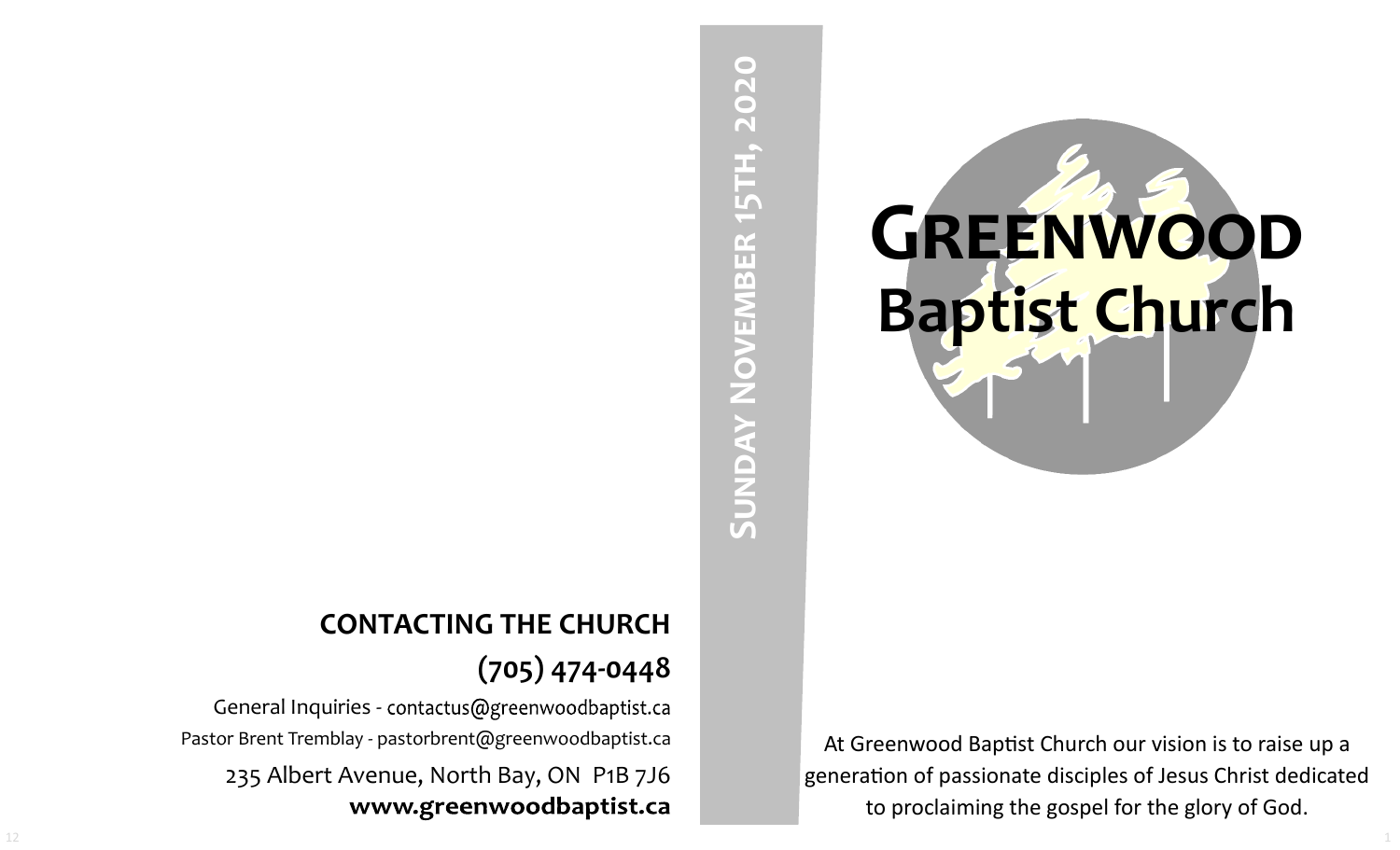# **WELCOME TO OUR SERVICE!**

### **Today at Greenwood: Sunday, November 15th**

Pastor Brent Tremblay Preaching: Mark 8:31-38 (The Death March)

*9:00am* **Prayer Time** (inside in the Fellowship Hall)

### *10:00am* **Worship Service**

*We do not walk around and collect offerings at this time. Please use the offering plates provided near the entrance and exit doors at the back of the sanctuary. You can also visit our website and select "Give" from the top menu.*

Be sure to check us out on YourTV at 11:00am, 5:00pm and 11:00pm on Sundays!

### **This Week:**

### MONDAY, NOVEMBER 16TH

4:00pm Women's Prayer Meeting *235 Albert Avenue*

### TUESDAY, NOVEMBER 17TH

6:30pm JR. Youth Group at the church 7:00pm Small Group *60 Ellendale Drive \*Zoom is available*

### WEDNESDAY, NOVEMBER 18TH

9:30am Ladies Book Study 126 Wallace Heights Dr. \*Zoom is available

### **Chronological Bible Reading Plan**

November 15<sup>th</sup> - Luke 24, John 20-21 November 16<sup>th</sup> - Acts 1-3 November 17<sup>th</sup> - Acts 4-6 November 18<sup>th</sup> - Acts 7-8

WEDNESDAY, NOVEMBER 18<sup>TH</sup> CONTINUED...

7:00pm Small Group *425 William Street, B02 \*Zoom is available* 

 $\tt{THURSDAY}$ , NOVEMBER 19 $^{\tt{TH}}$ 

10:00am Small Group *235 Albert Avenue* 6:30pm Small Group *435 Trunk Rd., Bonfield*

### SUNDAY, NOVEMBER 22<sup>ND</sup>

9:00am Prayer Time 10:00am Worship Service *Pastor Brent Preaching* 6:00pm Annual Business Meeting

November 19<sup>th</sup> - Acts 9-10 November 20<sup>th</sup> - Acts 11-12 November 21<sup>st</sup> - Acts 13-14 November 22<sup>nd</sup> - James 1-5

### **Missions Update:**

Please pray for the Karwurs and their ministry as they adjust through all the COVID restrictions/regulations. They are still offering classes through on-line learning at the seminary in Indonesia. Pray for the students as they adjust to this new style of learning.

Pray that the Karwurs are able to return to Indonesia in early January. Their plans to return in October have been canceled in light of the COVID travel restrictions.

Praise God that the seminary is doing very well financially with the high enrollment and generous contributions!

They are currently going through the accreditation process for the Seminary's Bachelor and Master of Theology programs. Pray that they will find favour with the authorities who make these decisions.

Pray that the upcoming Graduation ceremony will be able to happen on Nov. 6th. There are 18 students who are finishing their final research paper and ready to graduate.

We are in need of some more help on Sunday mornings. If you would like to be on our tech team please contact Laura in the office (contact info on back page). Training is available for each position.

### **Brents Bits and Pieces:**

*"Jesus stipulated that those who wish to follow him must be prepared to shift the center of gravity in their lives from a concern for self to reckless abandon to the will of God. The central thought in self-denial is a disowning of any claim that may be urged by the self, a sustained willingness to say, 'No' to oneself in order to be able to say 'Yes' to God. This involves a radical denunciation of all self-idolatry and of every attempt to establish one's own life in accordance with the dictates of the self. This demand is reinforced and intensified by the horrifying image of a death march."*

~ William Lane, "The Gospel of Mark"

*"Every hour is the last hour. Every successive hour and day, self is to be found by being lost. Let the disciple refuse himself: let him think constantly as one who feels the weight of the hateful beam across his back and knows himself condemned to die. This is the existential calling while the reign of God is being brought in."* 

*~ D.R. Fletcher, "Condemned to Die"*

For more reading plans please check out: www.ligonier.org/blog/bible-reading-plans/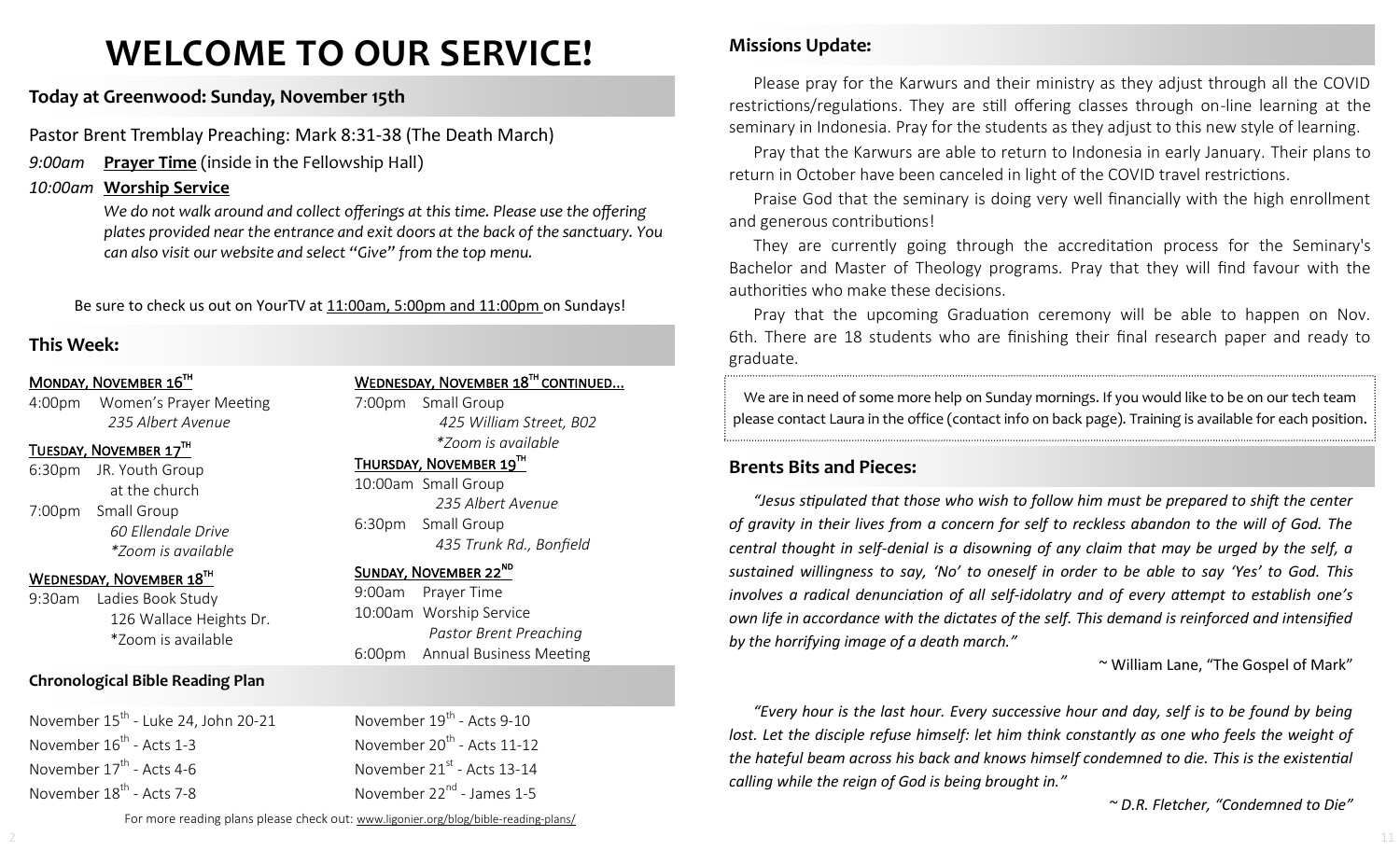## **HOME BIBLE STUDY NOTES**

- 1. What was the accepted understanding of the person and role of the Messiah when Jesus spoke these words to the disciples? (See Dan 7:13-14) What did they overlook? (Isaiah 53:1-12) (v.31)
- 2. Why did Peter rebuke Jesus? (v.32) What did Jesus identify as the source of his thinking and actions? (v.33)
- 3. Was this "death march" meant for Jesus only? (v.34) And is this meant only for "radical believers"? Discuss ways this will alter your own commitment to Christ.
- 4. What does it mean to "deny yourself and to take up your cross" in order to follow Christ? (v.34) What was Jesus alluding to when he said "take up your cross"? (Read quotes from William Lane and D.R. Fletcher)
- 5. Do you think people have difficulty understanding and/or appropriating these passages? Why?
- 6. Jesus gave us several reasons why we should surrender to Him. (vv.35-38) Discuss the first paradox found in verse 35. What value does God place on one soul? (vv.36-37) (Psalm 49:7-8, 15)
- 7. What are the consequences of being ashamed of Christ and His words? What should be our response? (v.38)

### **Praises and Prayer Requests:**

- **Renee Madigan's** mother passed away last weekend, please be in prayer for the family during this time of grief.
- **Fran Georgeneau** is recovering from recent gallbladder surgery.
- **Cherri DiGiacomo** has been struggling with an infected tooth for weeks. Please pray for her healing. Pray also for **her sister.**
- **Ann Holding's** radiation treatment in Sudbury.
- Pray for **volunteers** for our **tech team** and for **Sunday School classes**.

### **Upcoming Events:**

- **Notice of Annual Business Meeting/Devotional** Sunday, November 22, 2020 at 6pm. The agenda is posted in the hallway. Please speak with Gordan Rennie for more information.
- **Small Groups** are running, and there is still time to join. Please sign up if you would like to attend a group as we have to keep a close eye on numbers this year.
- **STUDENT CAB VOUCHERS** are available to any students that need a ride to or from our service. They can be picked up at the Welcome Centre or talk to our Student Ministry Leaders.
- **Ladies Monday Meetings** 4:00pm in the Fellowship Hall. This week there will be a prayer meeting.
- **JR. YOUTH** weekly at 6:30pm. Youth is open to any student in Grades 5-7. Masks are required during these events. For more information please contact Amy Sauder. (sauderaj@hotmail.com)
- **Ladies Bible Study** the Wednesday morning study continues at 9:30am, and will be held every second week for 10 weeks ending in March. Zoom is also available.
- **OPERATION CHRISTMAS CHILD** the church is collecting shoeboxes for Samaritan's Purse. They need to be returned today.



### **Cookie Exchange** This year we welcome all ladies to participate in a virtual Cookie Exchange! This event is being organized virtually so there will not be a group event at the church. You can still participate without a computer. Please contact Laura Martin (705- 358-5983 or lauramartin812@gmail.com) for all the details.

**SECRET SISTERS** This year's reveal will be on December 7<sup>th</sup> at 7:00pm in the Fellowship Hall.

### Our yearly offering envelopes are available in the office, please contact us by email or phone if you would like a set for yourself.

Thanking God For: \$ 2,400

**Giving at Greenwood:**